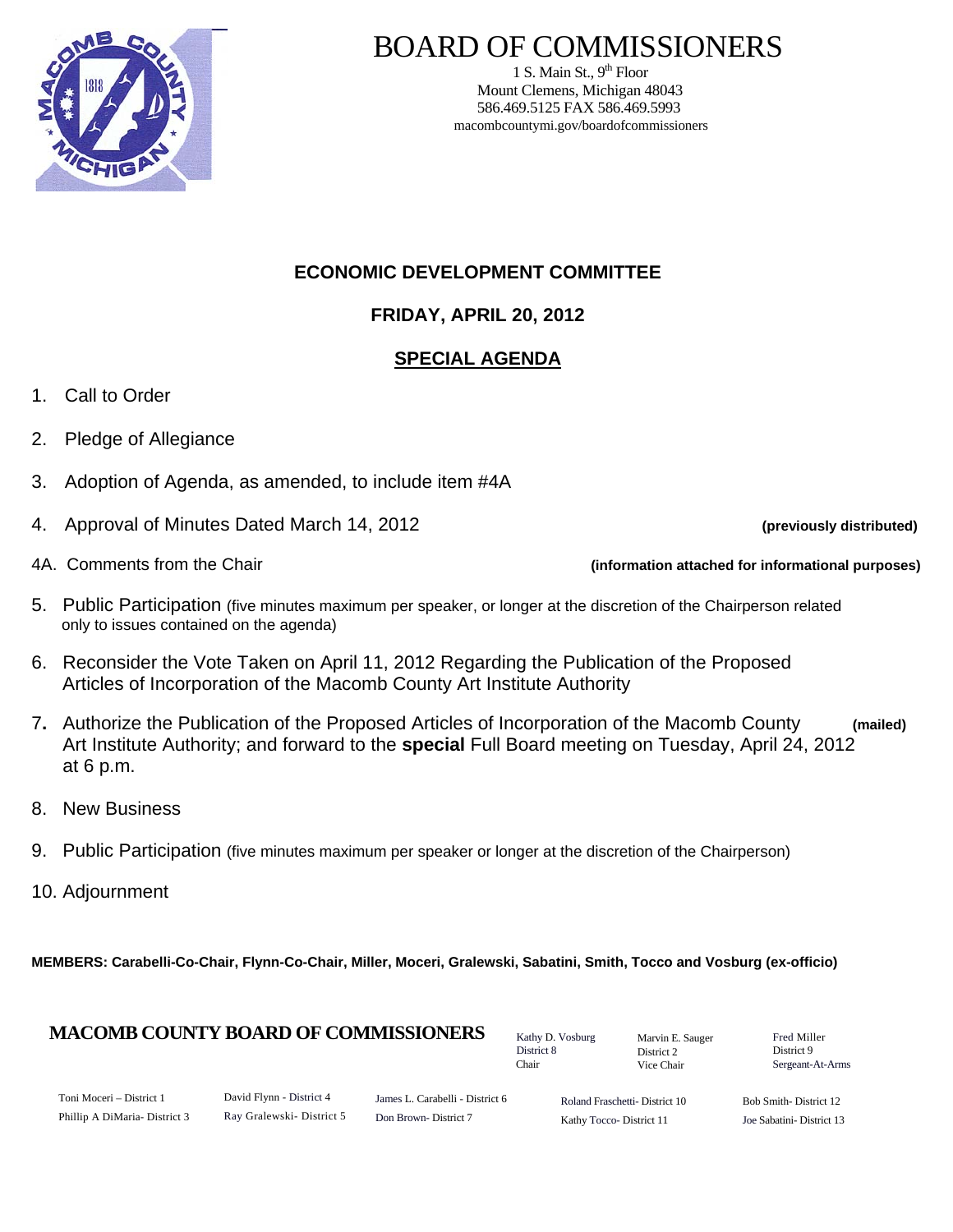# **ITEM #4A**

**RESOLUTION NO. \_\_\_\_\_\_\_\_\_\_\_\_\_ FULL BOARD MEETING DATE:\_\_\_\_\_\_\_\_\_\_\_\_\_\_\_\_\_\_** 

**AGENDA ITEM:\_\_\_\_\_\_\_\_\_\_\_\_\_\_\_\_\_\_\_\_\_\_\_\_\_\_\_\_\_\_** 

### **MACOMB COUNTY, MICHIGAN**

**RESOLUTION TO** Receive and file the following information provided for informational purposes:

- Letter from Jill Smith, Corporation Counsel
- Letter from Carmella Sabaugh, County Clerk/Register of Deeds
- Outreach letter
- Correspondence from Annmarie Erickson of the DIA

**INTRODUCED BY** Commissioners James Carabelli and David Flynn, Co-Chairs, Economic Development **Committee** 

#### **COMMITTEE/MEETING DATE**

Economic Development Committee (special meeting) 04-20-12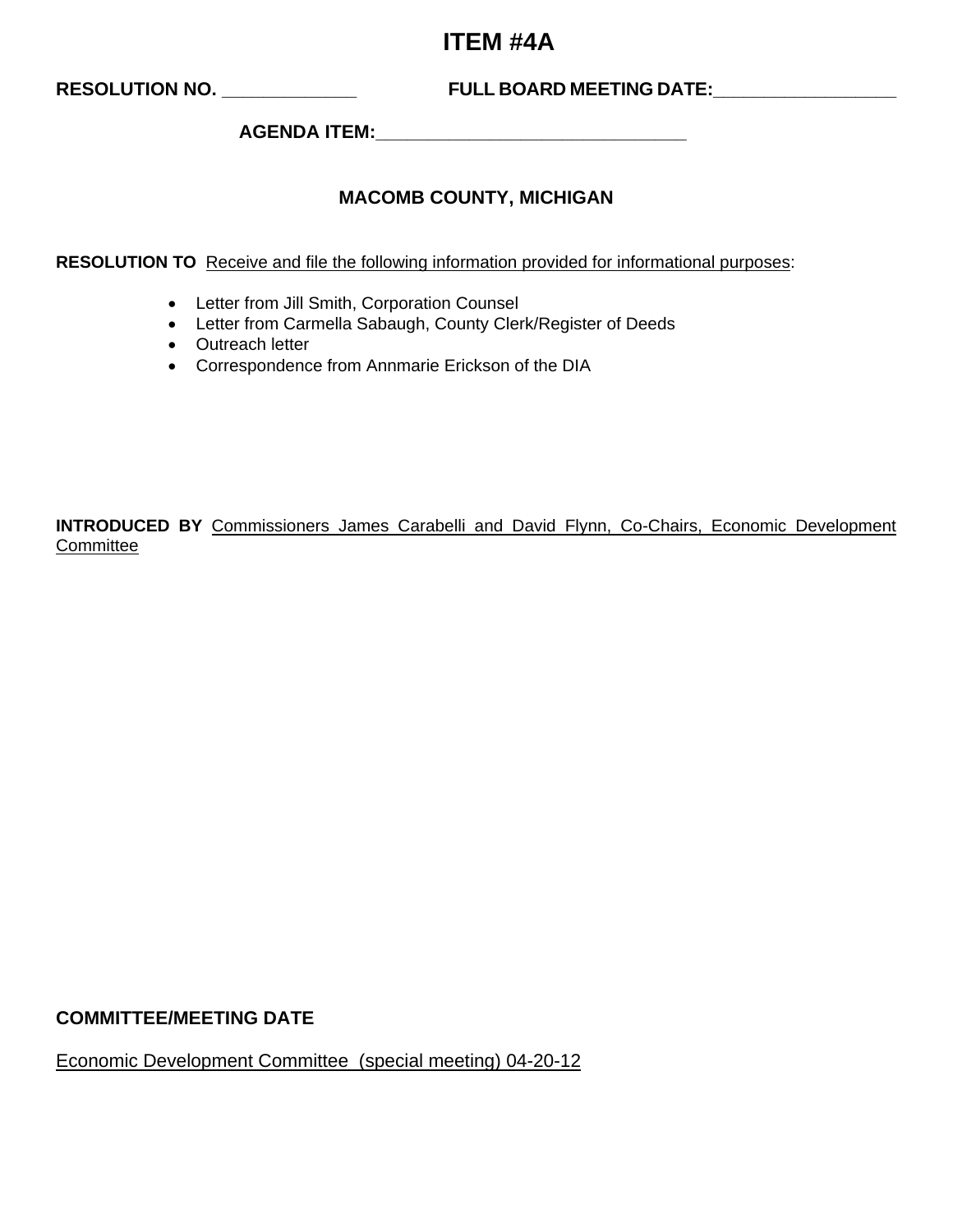

# **CORPORATION COUNSEL**

1 South Main St., 8<sup>th</sup> Floor Mount Clemens, Michigan 48043 Phone: (586) 469-6346 ♦ Fax: (586) 307-8286

> Corporation Counsel George E. Brumbaugh, Jr.

Assistant Corporation Counsel Frank Krycia James S. Meyerand Jill K. Smith

## **MEMORANDUM**

| To:      | David Flynn, Co-Chair<br><b>Economic Development Committee</b> |
|----------|----------------------------------------------------------------|
| From:    | Jill K. Smith 2<br>Assistant Corporation Counsel               |
| Subject: | Macomb County Art Institute Authority                          |

Date: April 18, 2012

In 2010, the Legislature enacted the Art Institute Authorities Act. The act was based upon the Zoological Authorities Act which was enacted in 2008. Each act authorizes the creation of an authority to levy a tax, if approved by the electors, to be used exclusively for operational expenses, in the case of the Zoological Authorities Act for the Detroit Zoo and in the case of the Art Institute Authorities Act for the Detroit Institute of Arts. An art institute authority is an independent public corporate body with the power to sue and be sued. The art institute authority is prohibited from obtaining an interest in real property and is prohibited from participation in the governance of the DIA.

To form an art institute authority, the following steps must be taken:

- 1. The Board of Commissioners prepares proposed articles of incorporation.
- 2. The Articles must contain:
	- (a) The name of the authority.

(b) The size of the board of the authority, which shall be composed of an odd number of members and shall not exceed 15 members; the qualifications and terms of office of board members; the manner of appointing the members of the board of the authority; and the filling of vacancies in the office of board member.

(c) The purpose of the authority.

(d) The method of dissolution of the authority.

(e) Any other matters considered advisable.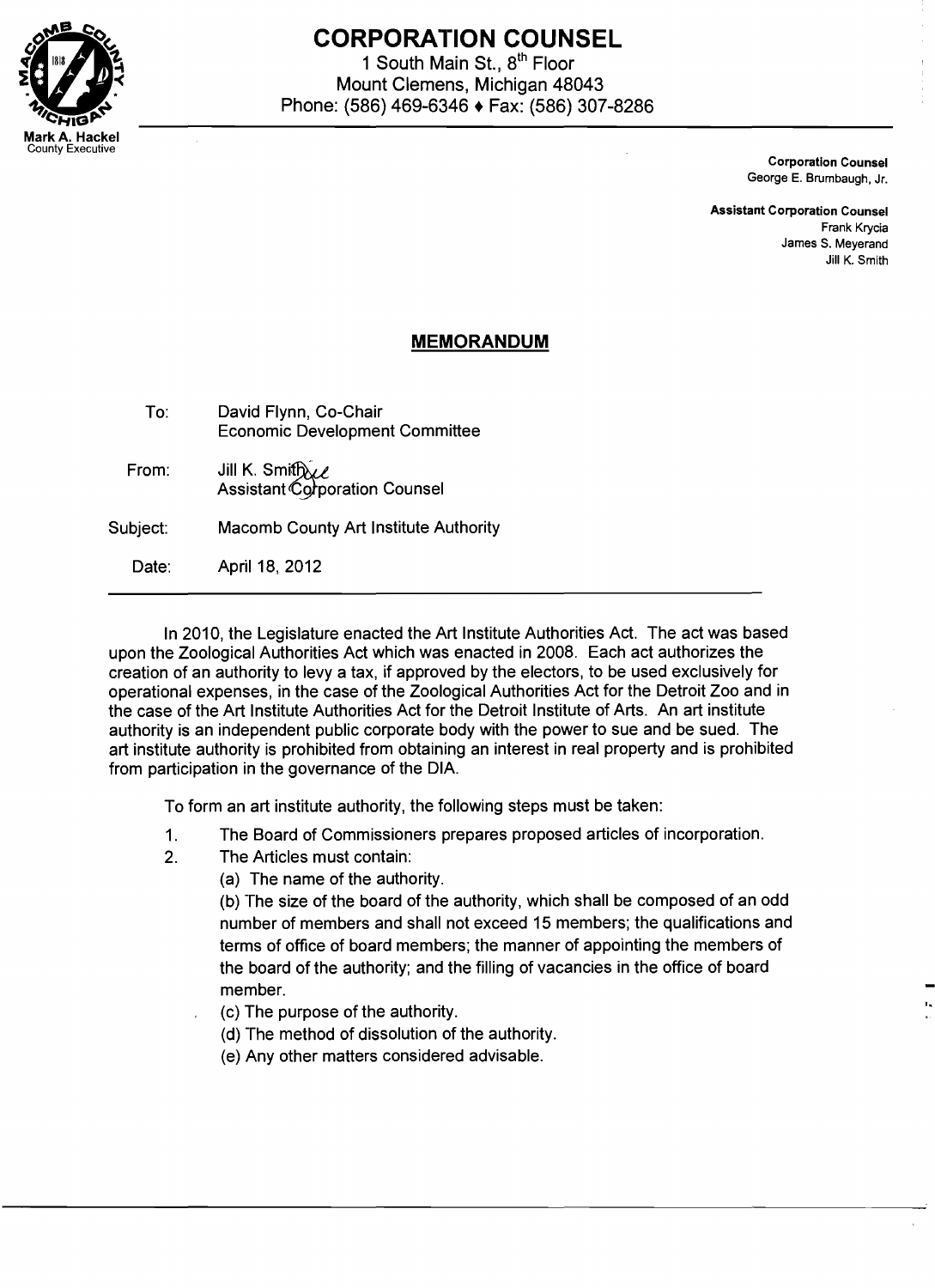- 3. Before the proposed articles are adopted, the articles must be published once in a newspaper generally circulated within the county.
- 4. Upon adoption of the final articles of incorporation, they are filed with secretary of state.
- 5. The members of the authority are appointed in accordance with the articles.

Before the art institute authority can vote for a tax levy, it must enter into a contract with the DIA requiring the DIA to use the funds exclusively to support the DIA. The contract is between the art institute authority and the DIA, not the County and the DIA. Contract provisions cannot be included in the articles of incorporation. This contract will establish the benefits that will be accorded to residents of Macomb County. Per statute, these benefits may include, but are not limited to, discounted admission fees, discounted membership fees, discounts for school children, and access to educational programs.

The authority must submit ballot language to County Elections by May 29<sup>th</sup> for the August primary. The ballot proposal will be for a levy of not more than 0.2 mill for a period of not more than 10 years. If the millage is approved by the electors, the authority will meet yearly in order to actually levy the tax.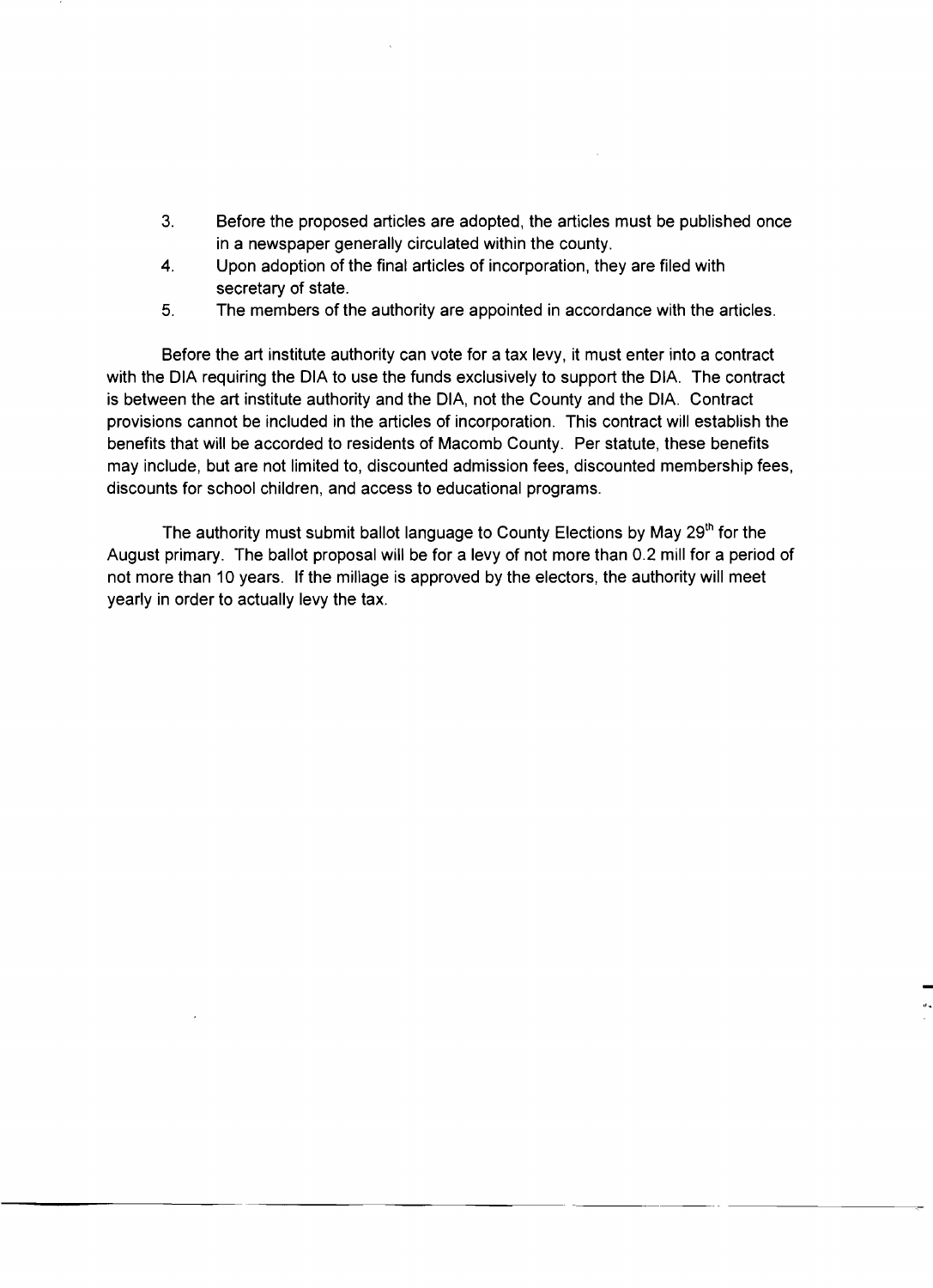

*Carmella Sabaugh* 

Macomb County Todd Schmitz Betty A. Oleksik Deputy Clerk Clerk/Register of Deeds Deputy Register of Deeds

April 19, 2012

David Flynn Macomb County Commissioner One South Main Mount Clemens, MI48043

Dear Commissioner Flynn:

I am writing regarding your request for information about August 2012 election costs.

Macomb County will spend approximately \$135,000 on the August 2012 primary election. The county pays for ballots and precinct supply kits. Funds have already been budgeted for this expense in the county's Elections Revolving Fund.

If the Detroit Institute of Arts ballot initiative is placed on the August 7.2012 ballot, then the additional cost to the county would be zero. However, if all of the items to be placed on the August ballot do not fit on one page, then there would be a need for a second ballot page, and in that unlikely event our ballot printing costs could be significantly higher; but, our county has had proposals of a similar length before, we have never required a second ballot page and I do not expect we would need a second ballot page in August.

It is my opinion that the Detroit Institute of Art ballot initiative would not cause any additional elections administration cost to our county.

Sincerely,

'armella Sabaugh Macomb County Clerk / Regis

Clerk's Office **Register of Deeds**<br>40 N. Main St. **Register of Deeds**<br>10 N. Main St. **Register of Deeds** 40 N. Main St. 10 N. Main St, Mount Clemens, MI 48043 Mount Clemens. MI 48043 586-469-5120 586-469-51 75 586-469-5175<br>Fax: 586-783-8184 Fox-on-Demand Fax: 586-783-8184 Fax: 586-783-8184<br>http://www.macombcountymi.gov/clerksoffice Michigan: 1-888-99-CLERK http://www.macombcountymi.gov/clerksoffice

www.macombcountymLgov/clerksoffice Michigan: 1-888-99-CLERK http://www.macombcountymi.gov/registerdeeds/<br>Clerksoffice@macombcountymLgov clerksoffice@macombcountymi.gov Out-of-State: 310-575-5035 registerdeeds@macombcountym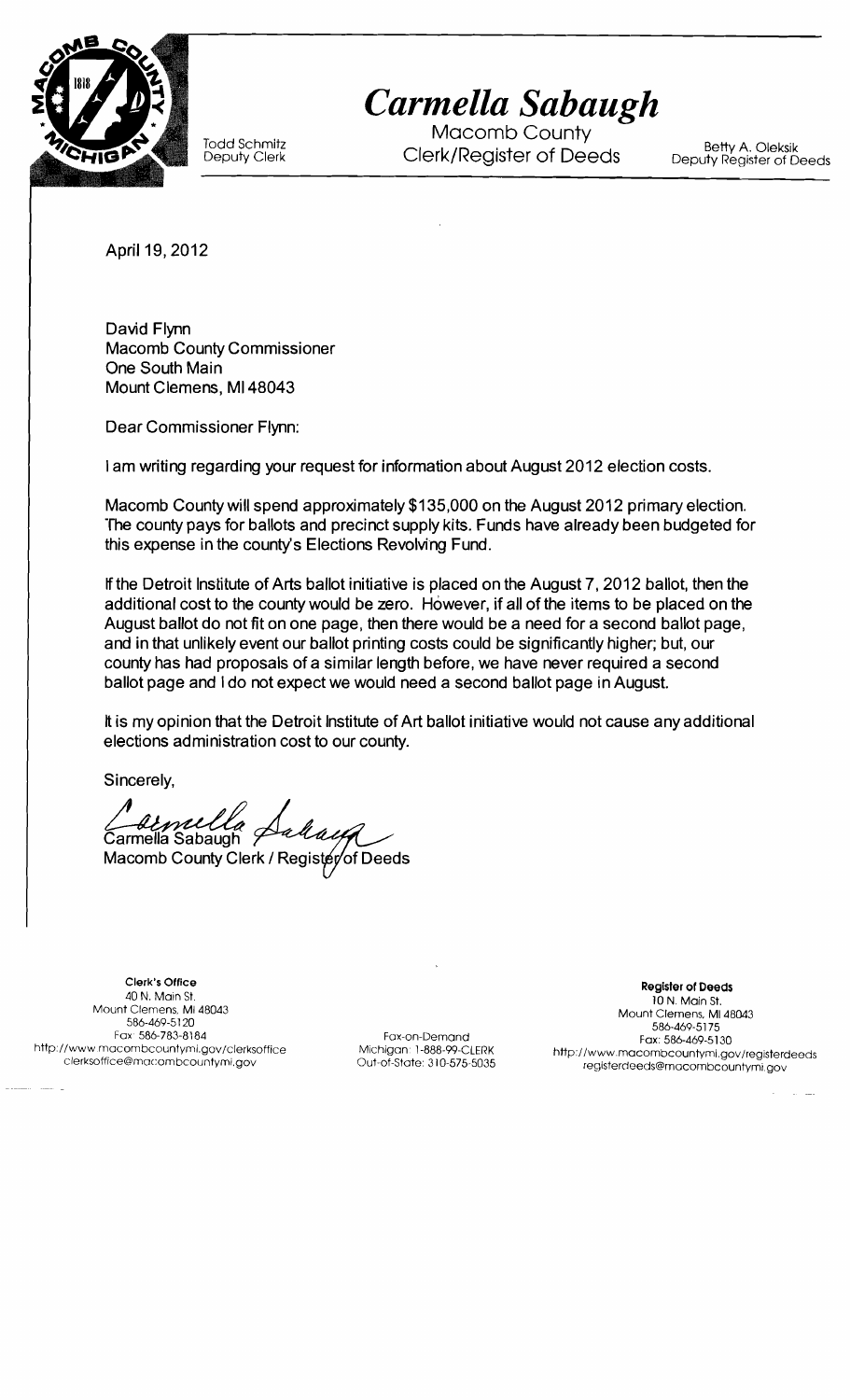

5200 Woodward Avenue (313) 833 7900 Detroit, Michigan 48202 www.dia.org

#### **Detroit Institute of Arts in Macomb County**

At .2 mills, Macomb County homeowners would pay approximately \$15 per year for every \$150,000 of a home's fair market value to support the DIA. In return, the DIA will provide free admission for all Macomb County residents (an estimated \$24 value for two adults and two children to visit the museum once). The DIA also serves Macomb County residents in the following ways:

#### **Museum Statistics**

- Approximately 82% of all Macomb County general admission visitors live within a one-hour drive from DIA.
- 12% of all museum ticket buyers, 8% of staff member, 8% of volunteers and 9% of our members reside in Macomb County.
- Three cities in Macomb County are among the top 15 in resident admissions to the DIA (Warren, Sterling Heights and St. Clair Shores).

#### **School/Studio Programs**

- More than **9,600** students, teachers, and chaperones from **87 schools and colleges** in Macomb County have toured the museum during the 2010–2012 school years.
- For the 2011–2012 school year, **over 800** Macomb County teachers have received free DIA Educator's Passes.
- In 2012, 2,200 students from 28 schools received free admission and transportation to the museum, thanks to a grant the DIA secured from Target.
- In January 2012, 15 teachers from the L'Anse Creuse School District attended a professional development day and were introduced to DIA resources for incorporating art into their curriculum.
- In Warren Consolidated Schools, all students at Carleton Middle and Black Elementary will receive six visits from DIA teaching volunteers, who will lead engaging discussions about art in classrooms.
- The DIA provided a key speaker at the Macomb County Intermediate School District Meeting in February 2012.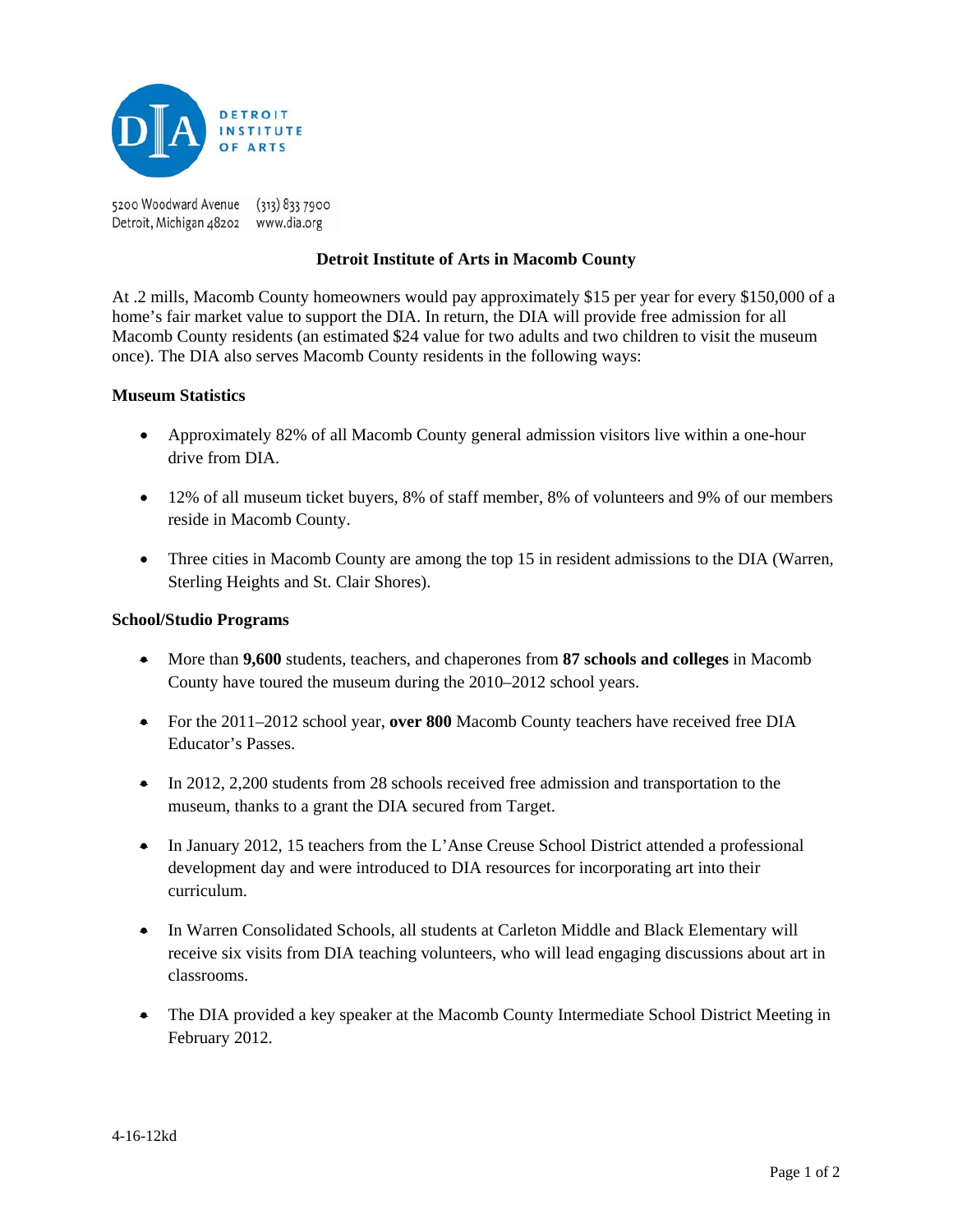- In fall 2011, the DIA installed works of art from its permanent collection at the Lorenzo Cultural Center of Macomb Community College as part of the *Michigan Harvest* exhibition; the DIA also provided speaker talks and guided tours of the museum in conjunction with the exhibition.
- Macomb Community College groups have visited the DIA 46 times since 2009. Groups are made up of students, seniors, educators, patrons and other supporters.
- The DIA has already booked groups from Macomb Community College for our exhibition *Faberge: The Rise and Fall, the Collection of the Virginia Museum of Fine Arts*, which is scheduled to open October 17, 2012.

#### **Inside|Out**

• In 2011, the highly successful Inside Out program had installations in Sterling Heights, St. Clair Shores, New Baltimore, Romeo, Armada, Macomb Township and Warren. 2012 installations include Eastpointe, Roseville, and Mt. Clemens. Programming includes tours, art-based talks and community free days.

#### **Senior Outreach**

• The DIA offers a monthly gallery discussion program for people with Alzheimer's and their caregivers, designed to stimulate conversation and provide engaging social opportunities.

#### **Community Engagement**

- In 2011, the DIA presented 22 art-based talks at religious institutions, senior centers, community centers, libraries and corporations.
- More than 2,100 Macomb County visitors from seniors centers, religious organizations, schools and community groups booked visits to the recent exhibition *Rembrandt and the Face of Jesus*.
- Since August 2011, the DIA has conducted 41 community engagement presentations in Macomb County speaking to Rotaries, Lions, Jaycees, Kiwanis, Optimists Clubs and seniors' organizations.
- The DIA will present *An Evening with the Masters: Italian Art of the Renaissance from the Detroit Institute of Arts* at the Italian American Cultural Society on April 26, 2012.
- The DIA is investigating collaborations with the Assumption Cultural Center and the Ukrainian Cultural Center.
- 17 Speakers Bureau talks have been given or are scheduled in 2012.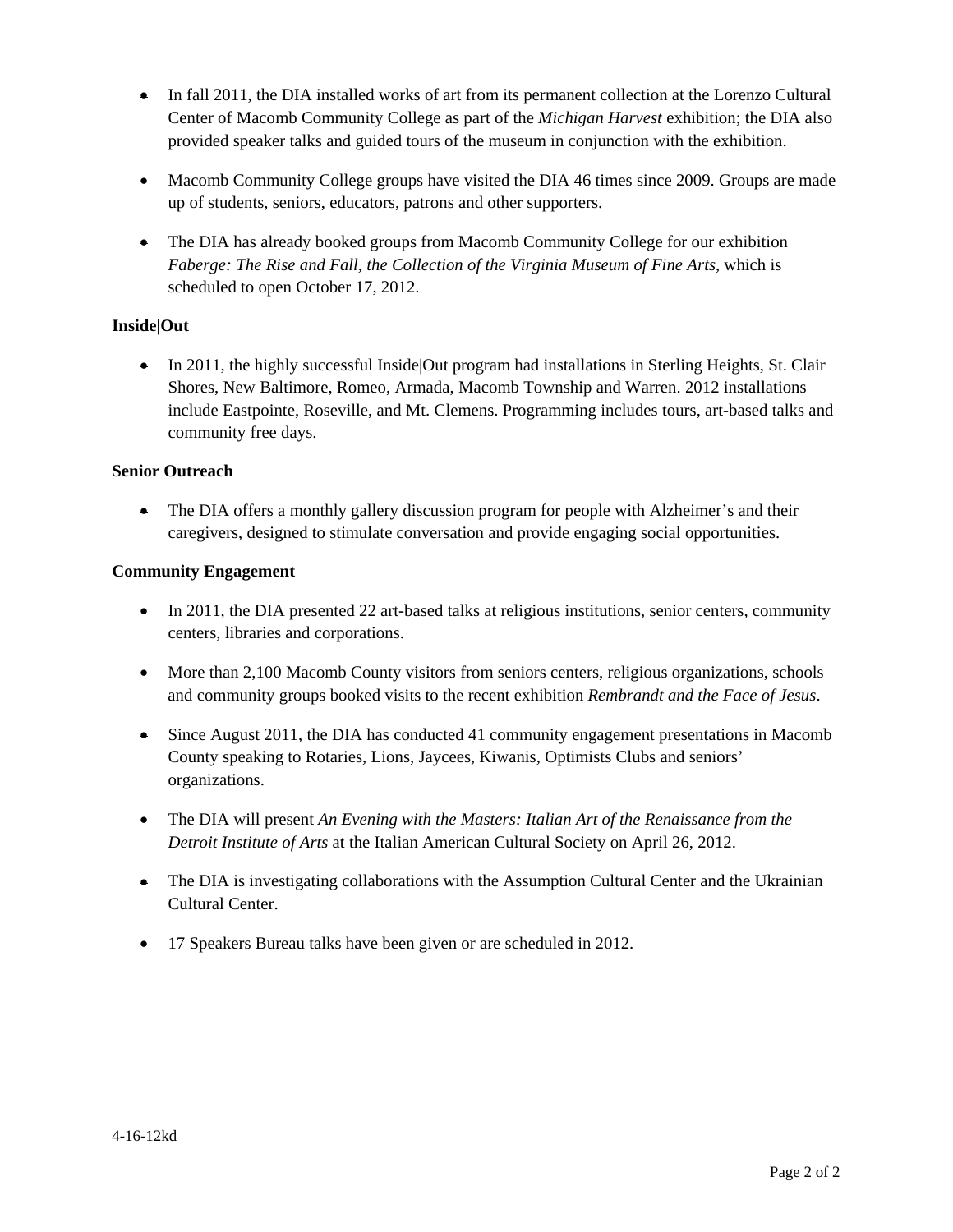Here are a few more Macomb-related statistics. After a review of our primary service area (tri‐county) in 2010, we brought new focus to our efforts in Macomb. While these numbers are not equal to Oakland County (our heaviest user) they show a strong positive trend. Our commitment is to continue to strengthen our presence in Macomb, as evidenced by our Inside/Out project, which was presented in seven Macomb communities last year and will be in five this year.

## **Schools (fiscal year):**

- FY 2010‐2011: **4,174 students/teachers** from **54 schools**
- FY 2011‐2012: **5,462 students/teachers** from **60 schools/colleges** *(30% increase in people from 2010‐11)*

This includes schools that are scheduled through the end of this fiscal year

#### **Overall Museum Admission (calendar year):**

•CY 2010: 6,361 people

•CY 2011: 6,938 people (9% increase over CY 2010) Q1: 1,717 (12% increase over Q1 2010)

•CY 2012: NA Q1: 2,562 (**49% increase over Q1 2011)**

Please let me know if I can provide additional information. Also, I will be attending the Macomb Chamber meeting Friday morning to discuss the millage request.

Best –

Annmarie

DIA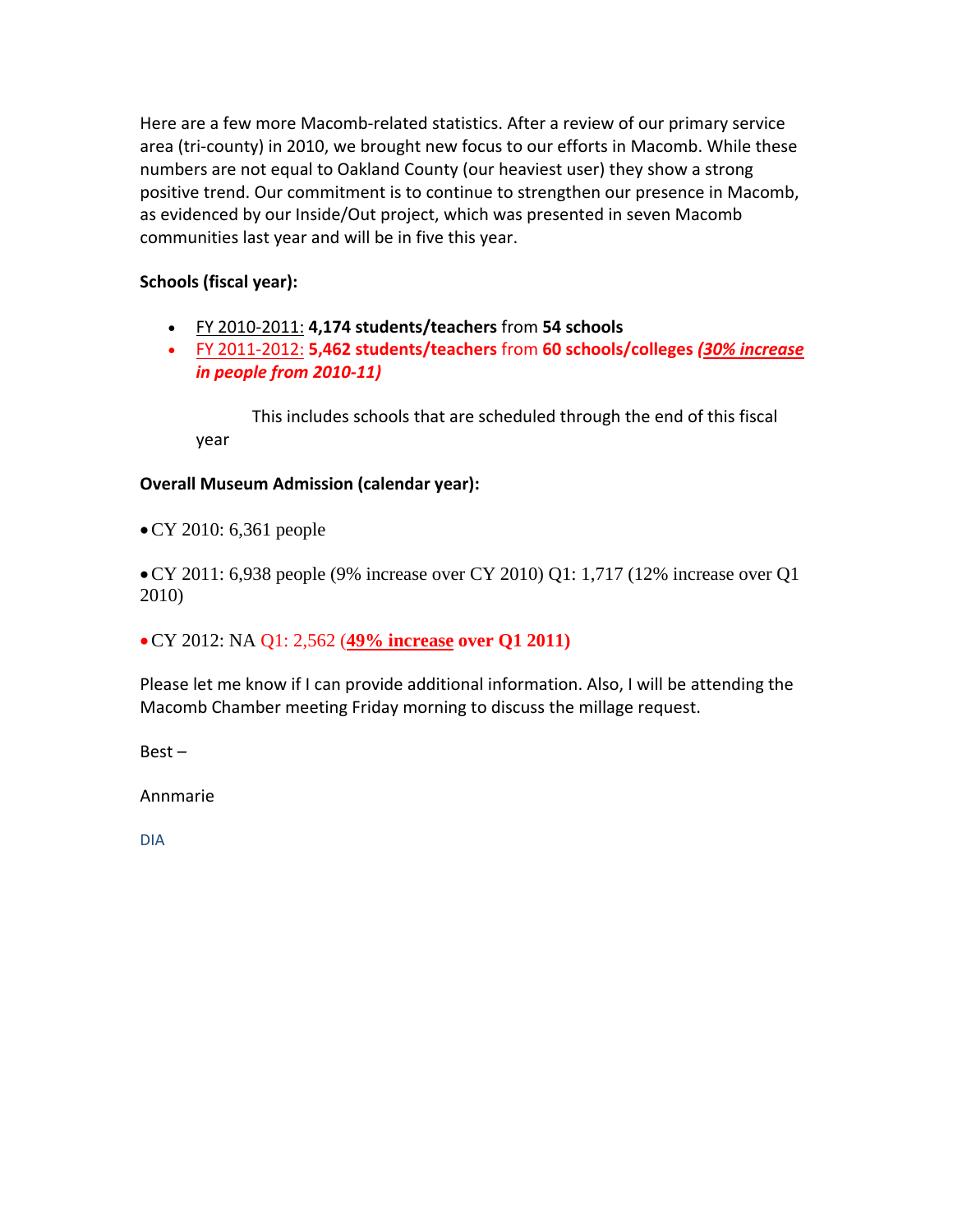**AGENDA ITEM:\_\_\_\_\_\_\_\_\_\_\_\_\_\_\_\_\_\_\_\_\_\_\_\_\_\_\_\_\_\_** 

## **MACOMB COUNTY, MICHIGAN**

**RESOLUTION TO** Authorize the Publication of the Proposed Articles of Incorporation of the Macomb County Art Institute Authority; and forward to the **special** Full Board meeting on Tuesday, April 24, 2012 at 6 p.m.

**INTRODUCED BY** Commissioners James Carabelli and David Flynn, Co-Chairs, Economic Development **Committee** 

#### **COMMITTEE/MEETING DATE**

Economic Development Committee (special meeting) 04-20-12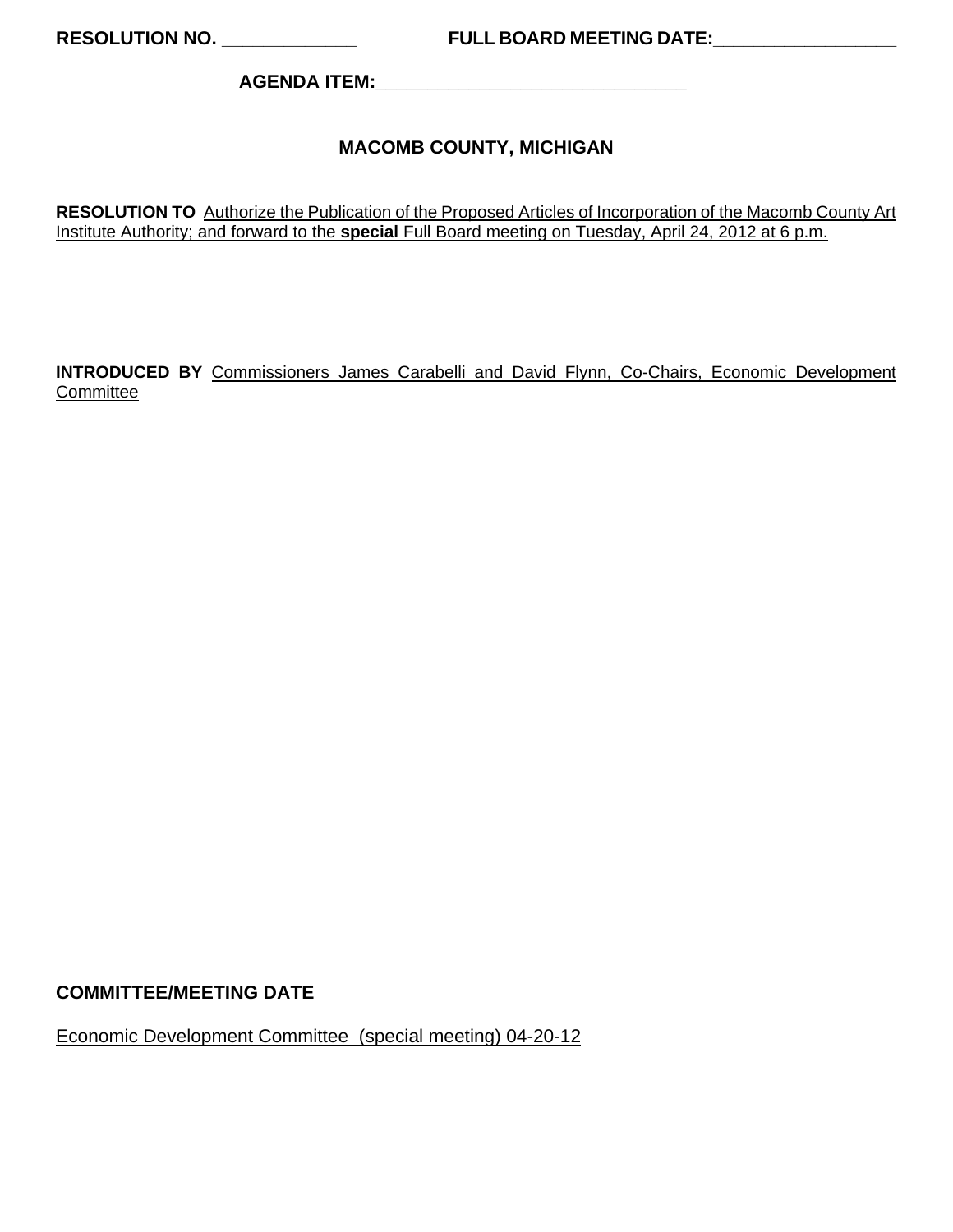#### ARTICLES OF INCORPORATION OF THE MACOMB COUNTY ART INSTITUTE AUTHORITY

These Articles of Incorporation are adopted by the Macomb County Board of Commissioners (Commission) to form an Art Institute Authority pursuant to the Art Institute Authorities Act, Act 296 of the Public Acts of 2010, MCL 123.1201, et seq. (Act).

#### **ARTICLE 1 - NAME**

The name of the Authority is the Macomb County Art Institute Authority (Authority).

#### ARTICLE 2 - PURPOSES

The purposes for which the Authority is organized are to:

- 1. support the operation of The Detroit Institute of Arts (DIA), an encyclopedic art museum, and the facilities where the DIA operates;
- 2. enhance the world-class art collection of the DIA;
- 3. contract for art institute services with a world-class art institute services provider that will provide meaningful and educational experiences involving the appreciation of an encyclopedic art museum; and
- 4. engage in any activity and exercise any and all powers incidental or necessary for the accomplishment of the purposes of its formation.

#### **ARTICLE 3 - BOARD OF DIRECTORS**

- 1. Appointments. The board of directors (Board) shall consist of seven (7) members. Two members shall be appointed the County Executive for Macomb County without Commission confirmation. Two members shall be appointed by the Commission. Three members shall be appointed by the County Executive with confirmation by the Commission. These three members shall consist of one representative from the Intermediate School District, one representative from the Macomb Community College, and one representative from the public with a background, experience or active involvement in the art community in Macomb County.
- 2. Term of Office. The terms of the members constituting the first Board shall be for three (3) years. The terms of succeeding members shall be for two (2) years. The initial terms of each member shall commence upon acceptance of the appointment and shall terminate on April  $30<sup>th</sup>$ , 2015. The terms of succeeding members shall commence on May 1st. A member shall serve until his or her successor is appointed.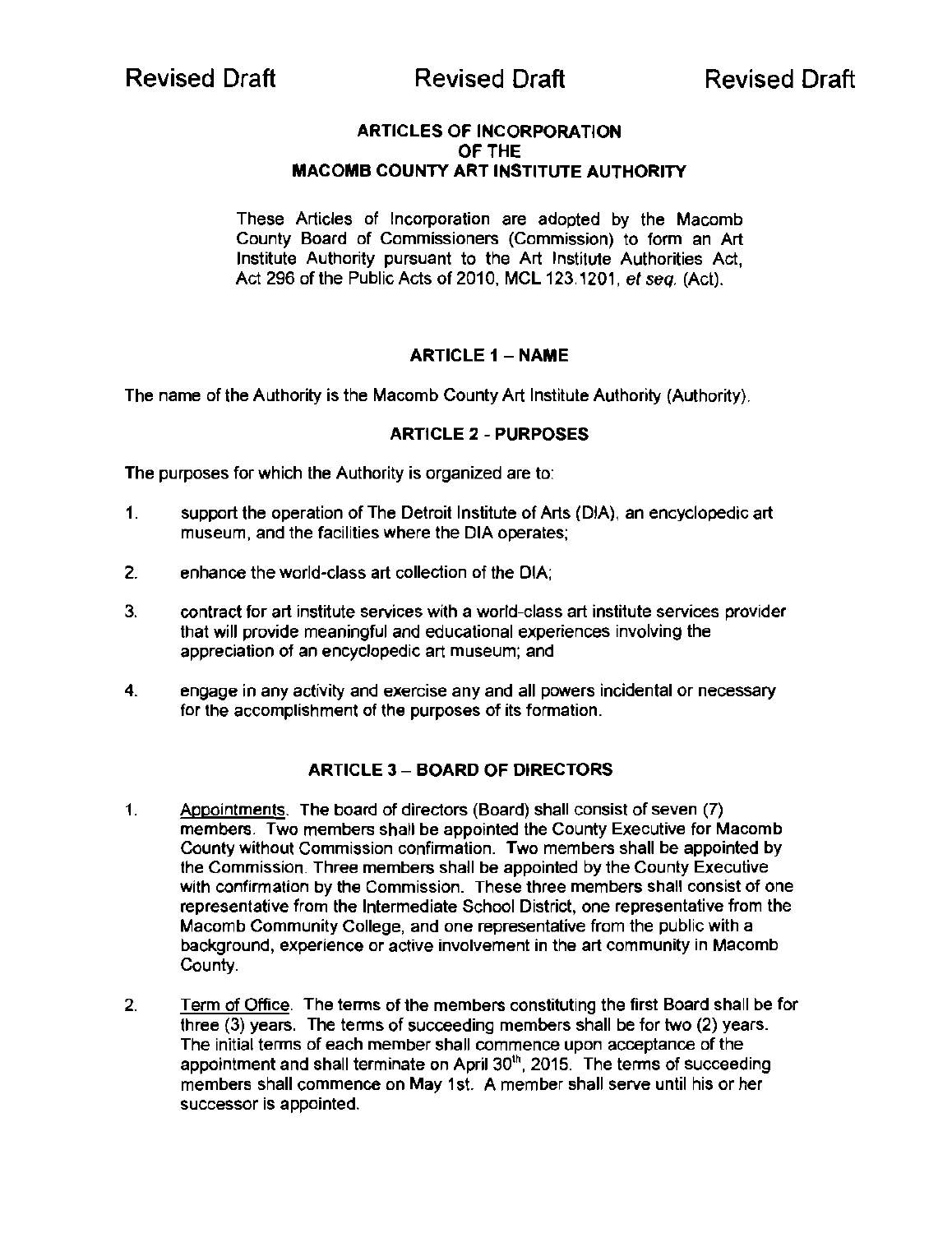- 3. Qualifications. Members shall meet the following qualifications:
	- (a) Each member shall be a resident of the County of Macomb, Michigan;
	- (b) Each member shall be at least 18 years of age; and
	- (c) No member shall be an employee, officer, or director of the Detroit Institute of Arts, Inc.
- 4. Removal. The Commission may remove a member for good cause after a public hearing.
- 5. Vacancies. A vacancy shall occur upon the happening of any of the events set forth in Section 3 of 1846 RS 15, MCL 201.3; resignation of a member or removal by the Commission. Vacancies shall be filled in the same manner the original appointment was made and shall be for the period of the unexpired term of the replaced member.
- 6. Bylaws. The Board may adopt and amend bylaws to govern its procedures and business affairs.
- 7. Voting. Each member shall be a voting member.
- 8. Quorum. A majority of the members of the Board shall constitute a quorum for the purpose of conducting business and exercising the powers of the Authority. The Board may transact business or take any action consistent with the Act and these Articles with an affirmative vote of a majority of the Board members present, unless the Authority's Bylaws provide otherwise.
- 9. Compensation. No member shall receive compensation for services rendered as a member of the Board, except members are entitled to reimbursement for reasonable expenses, including for travel previously authorized by the Board, incurred in the discharge of his/her duties.

## ARTICLE 4 - OFFICERS

- 1. Officers. The Board shall elect a chairperson, secretary, treasurer and other officers it deems appropriate at its first meeting. Except as specifically set forth in these Articles, the qualifications, powers, duties and terms of offices shall be set forth in the Bylaws. At any time when Bylaws are not adopted, officers shall serve a term of one year or until their successors are elected.
- 2. Chairperson. The Chairperson of the Board shall preside at all meetings of the Board. The Chairperson shall, under the direction of the Board, have the power, on behalf of the Board, to perform all acts, execute and deliver all documents and take all steps that the Chairperson may deem necessary or advisable in order to effectuate the actions and policies of the Board.
- 3. Secretary. The Secretary shall keep the minutes of all meetings of the Board and committees thereof in books provided for that purpose. The Secretary shall do and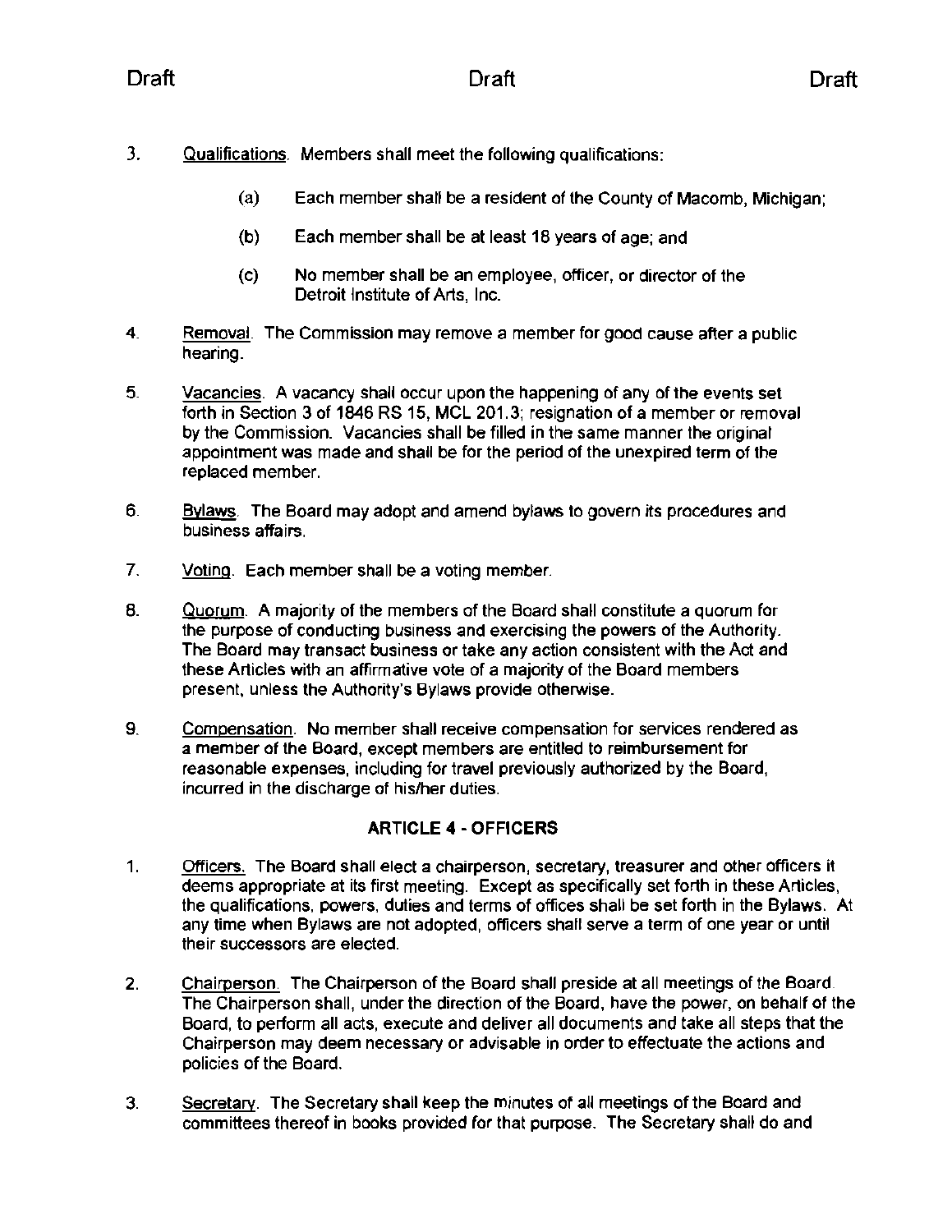perform such other duties as may be fixed by or incidental to these Articles or the Bylaws, or as may be from time to time assigned by the Board.

4. Treasurer. The Treasurer shall perform all acts incidental to the position of Treasurer as fixed by or incidental to these Articles or the Bylaws or as may be from time to time assigned by the Board.

#### ARTICLE 5 - POWERS AND DUTIES

- 1. The Authority is a public body corporate with the power to sue and be sued in any court of the State of Michigan and is an authority under Section 6 of Article IX of the Michigan Constitution of 1963.
- 2. The Authority shall have all powers necessary to carry out the purposes of its formation and all things incidental to carrying out the purposes of its formation, including those powers specified by the Act and these Articles. The enumeration of specific powers shall not be construed as a limitation on the general powers of the Authority.
- 3. The Authority may contract for art institute services with an encyclopedic art institute services provider and any such contract shall require the art institute services provider to use funds received from the Authority exclusively to support the operations of art institute services and the operation of the DIA and the facilities where the DIA operates. The Authority shall execute the contract prior to the vote for the tax levy permitted by the Act.
- 4. If approved by the electors, the Authority may levy a tax of not more than 0.2 mill for a period of not more than 10 years on all of the taxable property within Macomb County for the purpose of providing revenue to an art institute services provider in accordance with MCl 123.1201, *et* seq. The tax shall not be levied unless art institute authorities have been established in Wayne and Oakland Counties and the electors in Wayne and Oakland Counties have approved the tax levied by their respective authority.
- 5. The Authority shall transfer all funds received from the unit of government collecting a tax levied by the Authority that are remaining after payment of expenses authorized by the Act and these Articles of Incorporation to the art institute services provider with which it has contracted within ten (10) business days of receipt.
- 6. The Authority's contract with the art institute services provider shall include preferences or benefits for the residents of Macomb County, if the electors in Macomb County approved the tax levied by the Authority. Preferences or benefits include, but are not limited to, waiver of admission fees for residents of Macomb County, discounted membership fees, discounts for school children and access to educational programs.
- 7. The Authority may contract for or retain professional services or enter into contracts incidental or necessary for the accomplishment of the Act.
- 8. The Authority shall reimburse all governmental units for actual costs incurred in the election of a tax levied by the Authority, as required by the Act.
- 9. The Authority shall not obtain an interest in real property.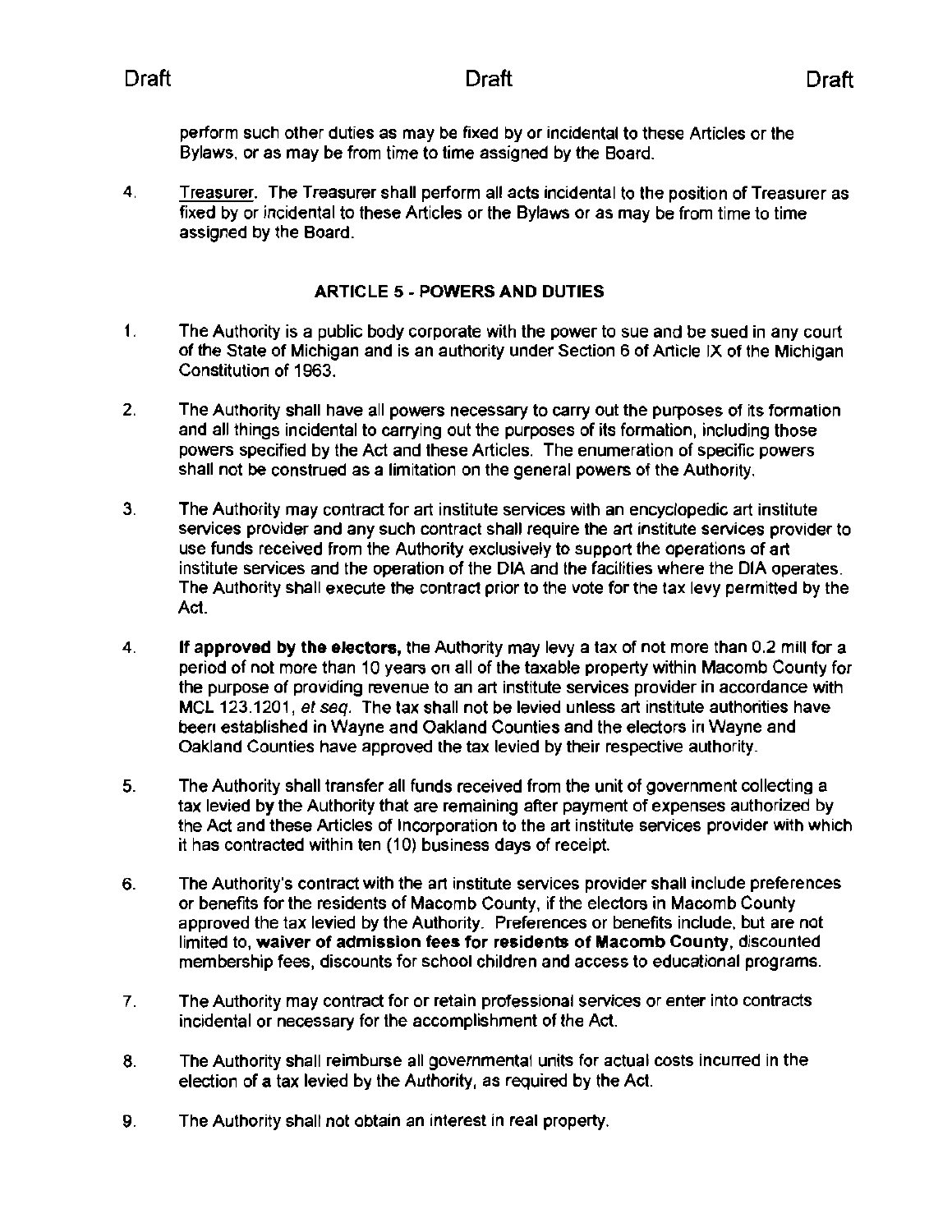- 10. The Authority shall not participate in the governance of an art institute.
- 11. The Board shall obtain an annual audit of the Authority, and shall report on the audit and auditing procedures, as provided by Sections 6 to 13 of the Uniform Budgeting and Accounting Act, 1968 PA 2, MCl 141.426 to 141.433. The audit shall also be in accordance with generally accepted government auditing standards as promulgated by the Unites States General Accounting Office and shall satisfy federal regulations relating to federal grant compliance audit requirements.
- 12. The Authority shall prepare budgets and appropriations acts in the manner provided by Sections 14 to 19 of the Uniform Budgeting and Accounting Act, 1968 PA 2, MCl 141.434 to 141.439.
- 13. If the Authority ends a fiscal year in a deficit condition, it shall file a financial plan to correct the deficit condition in the same manner as provided in Section 21(2) of the Glenn Steil State Revenue Sharing Act of 1971, 1971 PA 140, MCl 141.921.
- 14. The Board may authorize funds of the Authority to be invested or deposited, on a temporary basis, in any investment or depository authorized under Section 1 of 1943 PA 20, MCl 129.91 before being transferred to an art institute services provider.
- 15. The Authority shall conduct its business at public meetings held in compliance with the Open Meetings Act, 1976 PA 267, MCl 15.261 ef seq. Notices and minutes will be forwarded to the Macomb County Board of Commissioners for posting as the Board of Commissioners determines.
- 16. Writings prepared, owned or used by the Authority in the performance of an official function shall be made available in compliance with the Freedom of Information Act, 1976 PA 442, MCl 15.231 ef seq.

#### 17. The Authority will report annually on the status of the contract between the Authority and the Detroit Institute of Art.

18. Terms and phrases used in these Articles shall have the meanings prescribed in the Act.

#### ARTICLE 6· AMENDMENTS TO THE ARTICLES OF INCORPORATION

These Articles of Incorporation may be amended by adoption of a resolution approving the amendment by the Commission.

#### ARTICLE 7 - PUBLICATION AND FILING

These Articles or amendments to these Articles shall be published not less than once in a newspaper generally circulated within Macomb County, prior to adoption by the Commission. The Macomb County Clerk. shall endorse the Articles and any amendments to the Articles, as required by the Act. Upon adoption of these Articles or amendments to these Articles, the Clerk. shall file a printed copy with the Michigan Secretary of State.